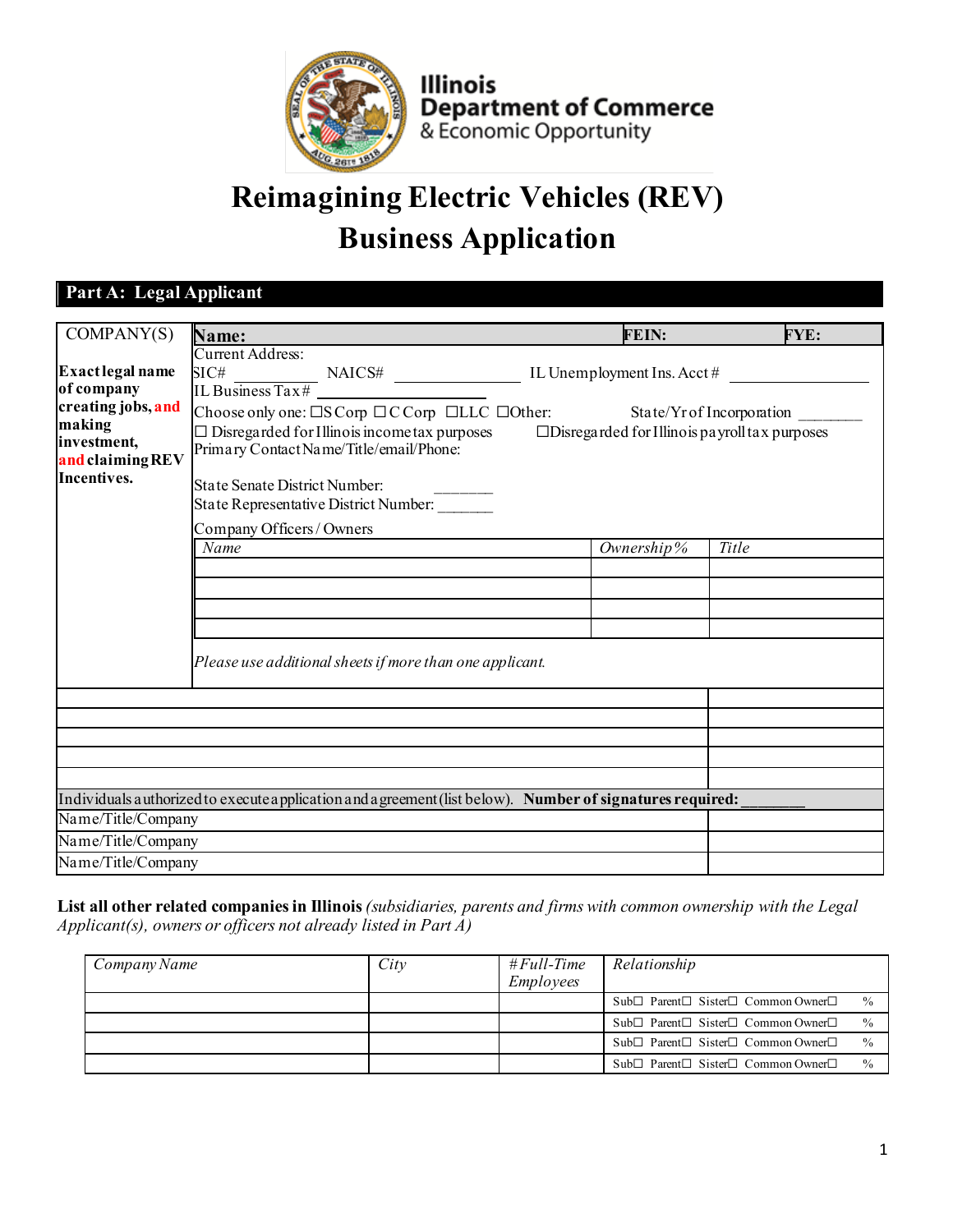Please describe the relationship among the Legal Applicants (identified in Part A, if applicable), as well as any related companies identified in the table above. Include a corporate organizational chart (as an attachment) to assist in your description.

Describe the nature of each Legal Applicant(s) (please provide some background on company, when it was formed, primary line of business/industry, current location, current headquarters, any Illinois sites, any DBAs or other company names, and any other relevant information, etc.) please add supplementary pages as necessary:

**Applicant's and related companies outside of Illinois (which means other states and locations outside the United States) including subsidiaries, parents and firms with common ownership with the Legal Applicant(s):** NOTE: If multiple sites, please identify by location/entity.

| <b>Company Name</b> | <b>State/Foreign Country</b> | # of Full-Time<br><b>Employees</b> |
|---------------------|------------------------------|------------------------------------|
|                     |                              |                                    |
|                     |                              |                                    |
|                     |                              |                                    |
|                     |                              |                                    |
|                     |                              |                                    |
|                     | Total:                       |                                    |
|                     |                              |                                    |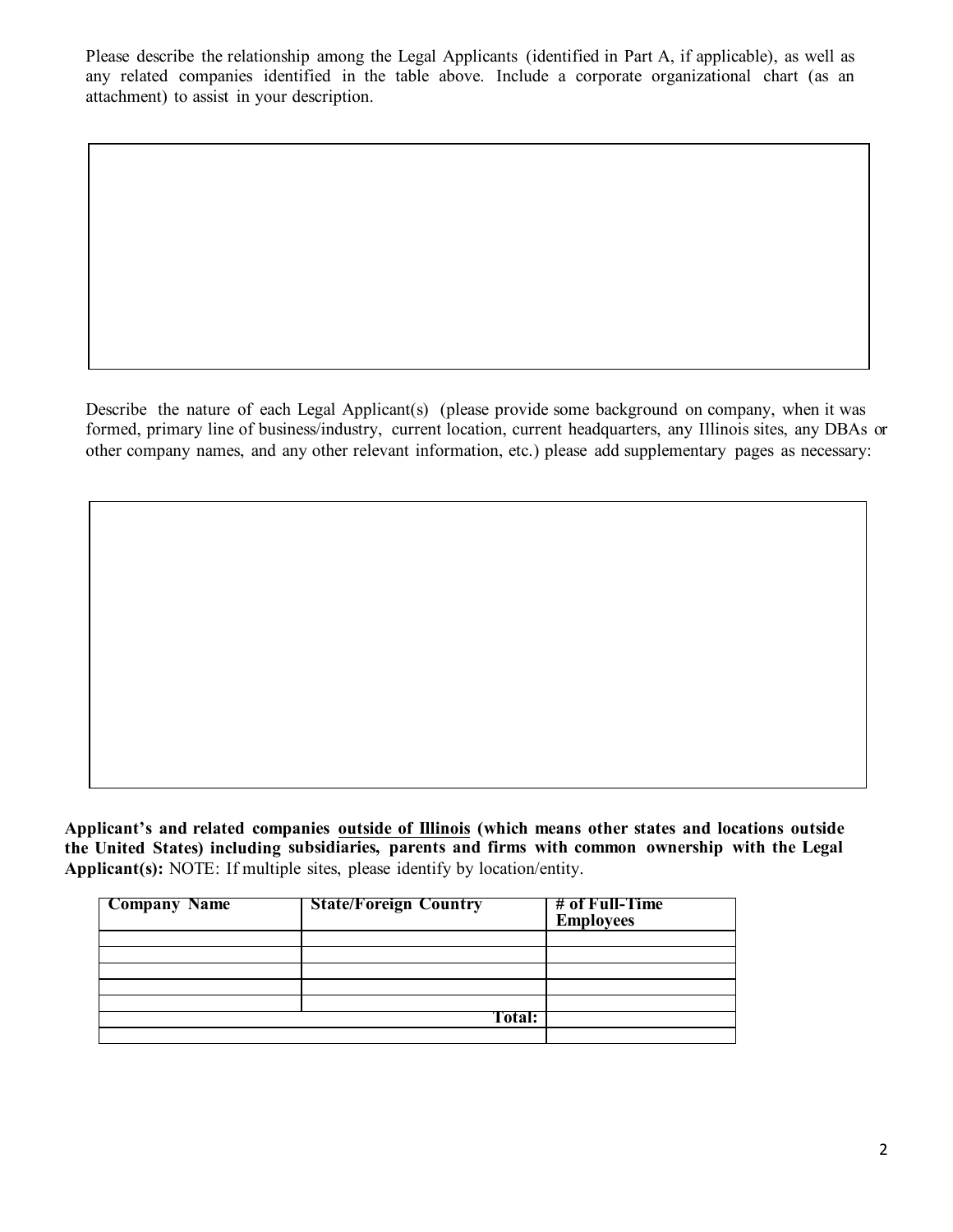#### **Part B: Project Summary**

REV Illinois Program eligibility criteria is more fully summarized on [DCEO's web site](https://www2.illinois.gov/dceo/businesshelp/REV/Pages/default.aspx) and the investment and job creation criteria is summarized below. In order to qualify for credits under the REV Illinois Program, an<br>Applicant's Project must one of the following sets of criteria. Please place a check next to the set of criteria applies to your project (if you check 1 or 2, do not check 3 or 4).

- (1)  $\Box$  for an electric vehicle manufacturer:
	- a. make an investment of at least \$1,500,000,000 in capital improvements at the project site;
	- b. to be placed in service within the State within a 60-month period after approval of the application; and
	- c. create at least 500 new full-time employee jobs; or
- (2)  $\Box$  for an electric vehicle component parts manufacturer:
	- a. make an investment of at least \$300,000,000 in capital improvements at the project site;
	- b. manufacture one or more parts that are primarily used for electric vehicle manufacturing;
	- c. to be placed in service within the State within a 60-month period after approval of the application; and
	- d. create at least 150 new full-time employee jobs; or
- (3)  $\Box$  for an electric vehicle manufacturer, electric vehicle power supply equipment Manufacturer, or electric vehicle component part manufacturer that does not quality under paragraph (2) above:
	- a. make an investment of at least \$20,000,000 in capital improvements at the project site;
	- b. for electric vehicle component part manufacturers, manufacture one or more parts that are primarily used for electric vehicle manufacturing;
	- c. to be placed in service within the State within a 48-month period after approval of the application; and
	- d. create at least 50 new full-time employee jobs; or
- $(4)$   $\Box$  for an electric vehicle manufacturer or electric vehicle component parts manufacturer with existing operations within Illinois that intends to convert or expand, in whole or in part, the existing facility from traditional manufacturing to electric vehicle manufacturing, electric vehicle component parts manufacturing, or electric vehicle power supply equipment manufacturing:
	- a. make an investment of at least \$100,000,000 in capital improvements at the project site;
	- b. to be placed in service within the State within a 60-month period after approval of the application; and
	- c. create the lesser of 75 new full-time employee jobs or new full-time employee jobs equivalent to 10% of the Statewide baseline applicable to the taxpayer and any related member at the time of application.

**Project Overview** (Describe the nature and location of the project. At a minimum, note the following elements. Include other relevant information as appropriate.)

- Project location, including whether project are is in an [Underserved Area](https://www2.illinois.gov/dceo/ExpandRelocate/Incentives/Pages/UnderservedAreas.aspx) or an Energy Transition area<sup>[1](#page-2-0)</sup>
- Market opportunity being pursued (Electric vehicle assembly, battery manufacture, EV parts, etc.)<br>• Project purpose/rationale (New location, relocation, expansion)<br>• Anticipated timeline (location decision, construction
- 
- 
- 

<span id="page-2-0"></span> $1$  An Energy Transition Area is a county with fewer than 100,000 residents or a municipality that contains mining or power plant operations negatively affected by the shift towards carbon-nuetral energy sources. For more information, se[e DCEO's web site.](https://www2.illinois.gov/dceo/businesshelp/REV/Pages/Tier2.aspx)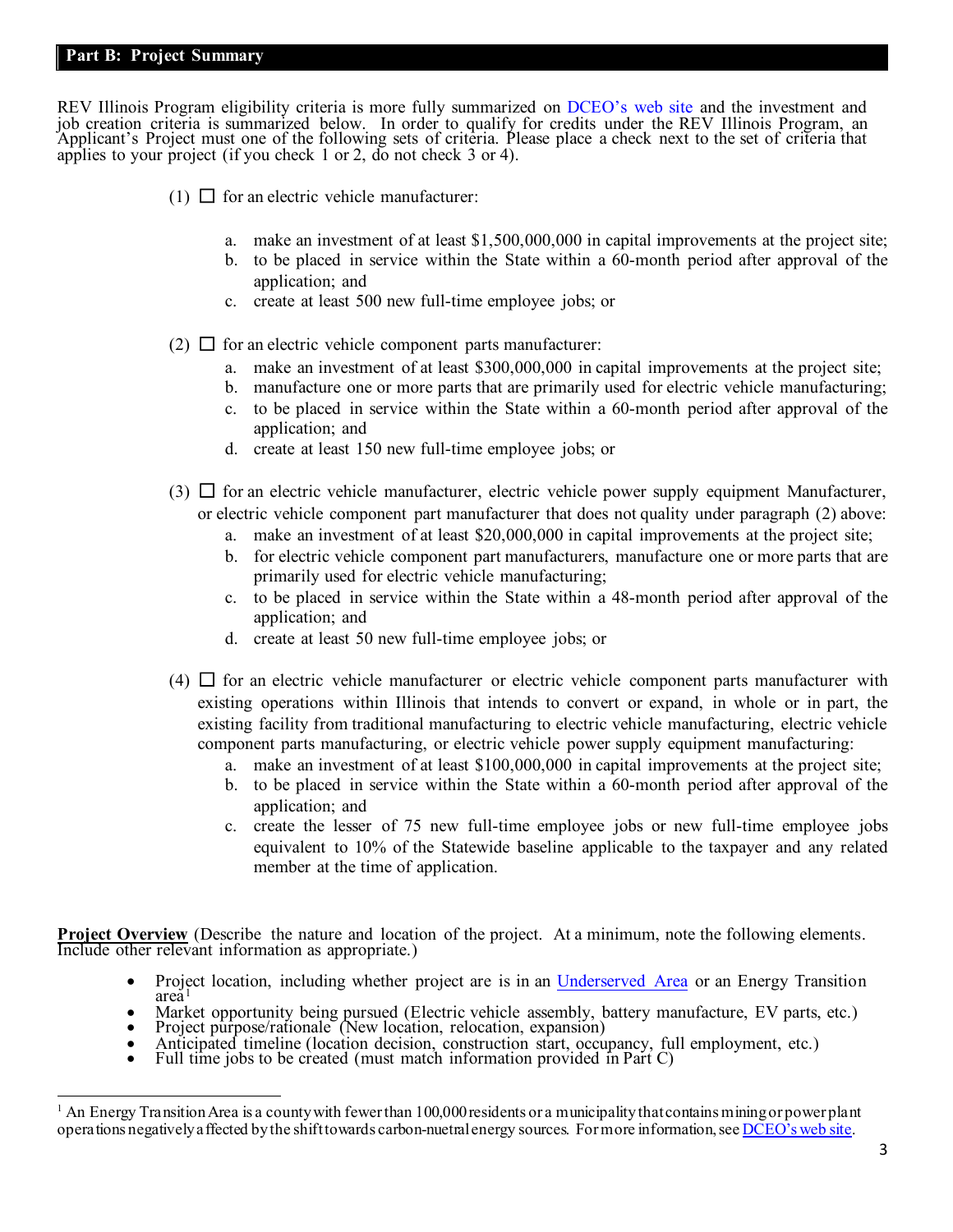- Current full-time employee baseline (Company-wide, in Illinois, and at project location, as
- Nature and extent of proposed capital investment (Dollar amount by general type Construction or lease, equipment, etc.)<br>Detailed description of total project costs
- 

# **Part C: Jobs Impact**

**A. Applicant Summary of the Jobs Impact for the Project.** Briefly briefly summarize jobs impact below and fill in Tables C-1 through C-4.

**B. Hiring plan**. Applicant shall provide a detailed description of applicant's hiring plan and commitment to recruit and hire full-time employee positions at the project site. The hiring plan may include a partnership with an institution of higher education to provide internships, including, but not limited to, internships supported by the Clean Jobs Workforce Network Program, or full-time permanent employment for students at the project site. Additionally, the applicant may create or utilize participants from apprenticeship programs that are approved by and registered with the United States Department of Labor's Bureau of Apprenticeship and Training. The Applicant may apply for apprenticeship education expense credits in accordance with the provisions set forth in 14 Ill. Admin. Code 522. For existing facilities of applicants under paragraph (3) of Part B above, if the taxpayer expects a reduction in force due to its transition to manufacturing electric vehicles, electric vehicle component parts, or electric vehicle power supply equipment, the plan submitted under this Section must outline the taxpayer's plan to assist with retraining its workforce aligned with the taxpayer's adoption of new technologies and anticipated efforts to retrain employees through employment opportunities with the taxpayer's workforce.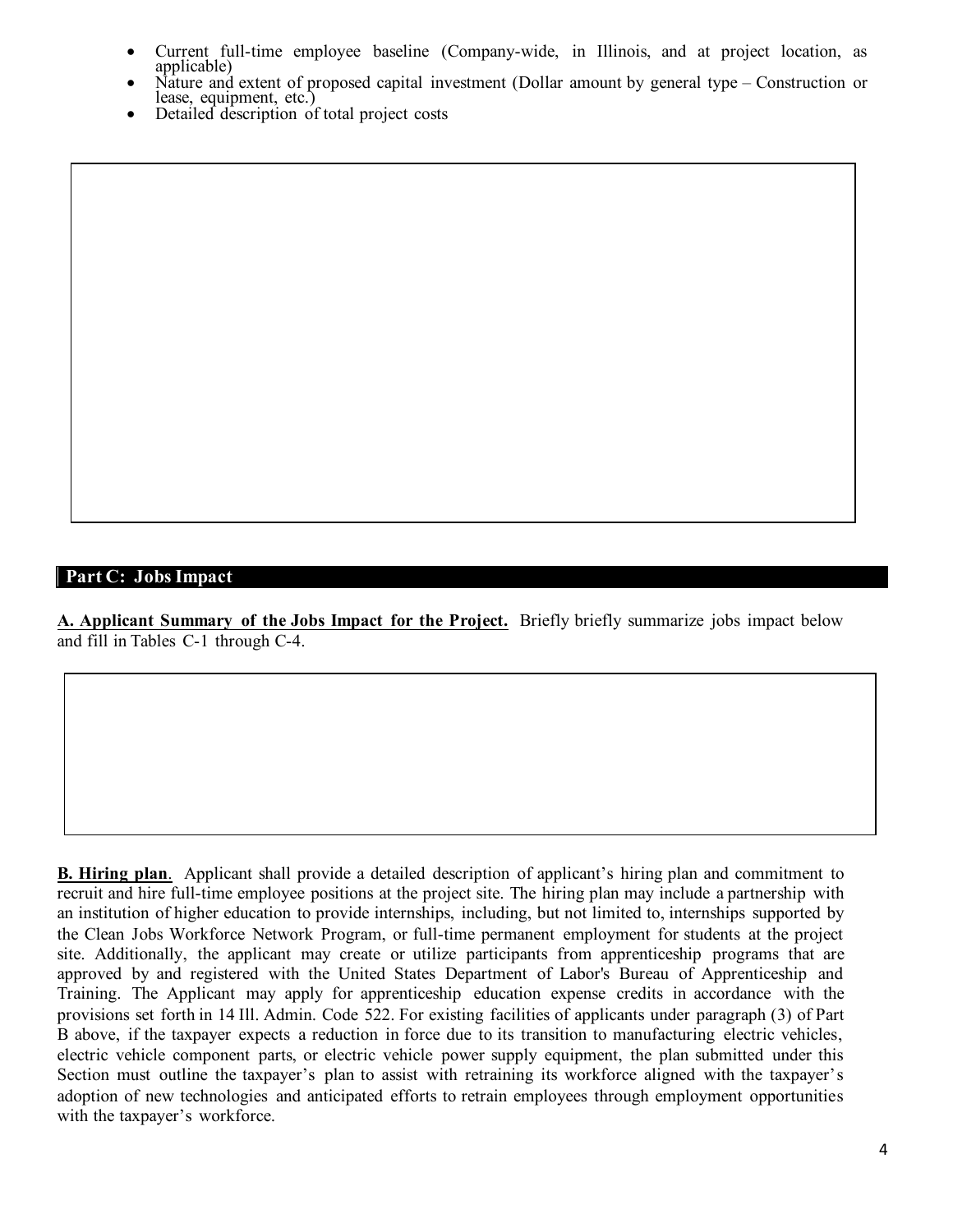**Enter Hiring Plan Summary Information Below –** Applicant can attach additional detail as appropriate.

**Table C-1: Applicant's Existing full-time Illinois-based employees** (excluding those currently located at Project Location):

| Facility     | <b>Street Address</b> | City | <b>Number of Full-</b><br>time Employees |
|--------------|-----------------------|------|------------------------------------------|
|              |                       |      |                                          |
|              |                       |      |                                          |
|              |                       |      |                                          |
|              |                       |      |                                          |
|              |                       |      |                                          |
| <b>TOTAL</b> |                       |      |                                          |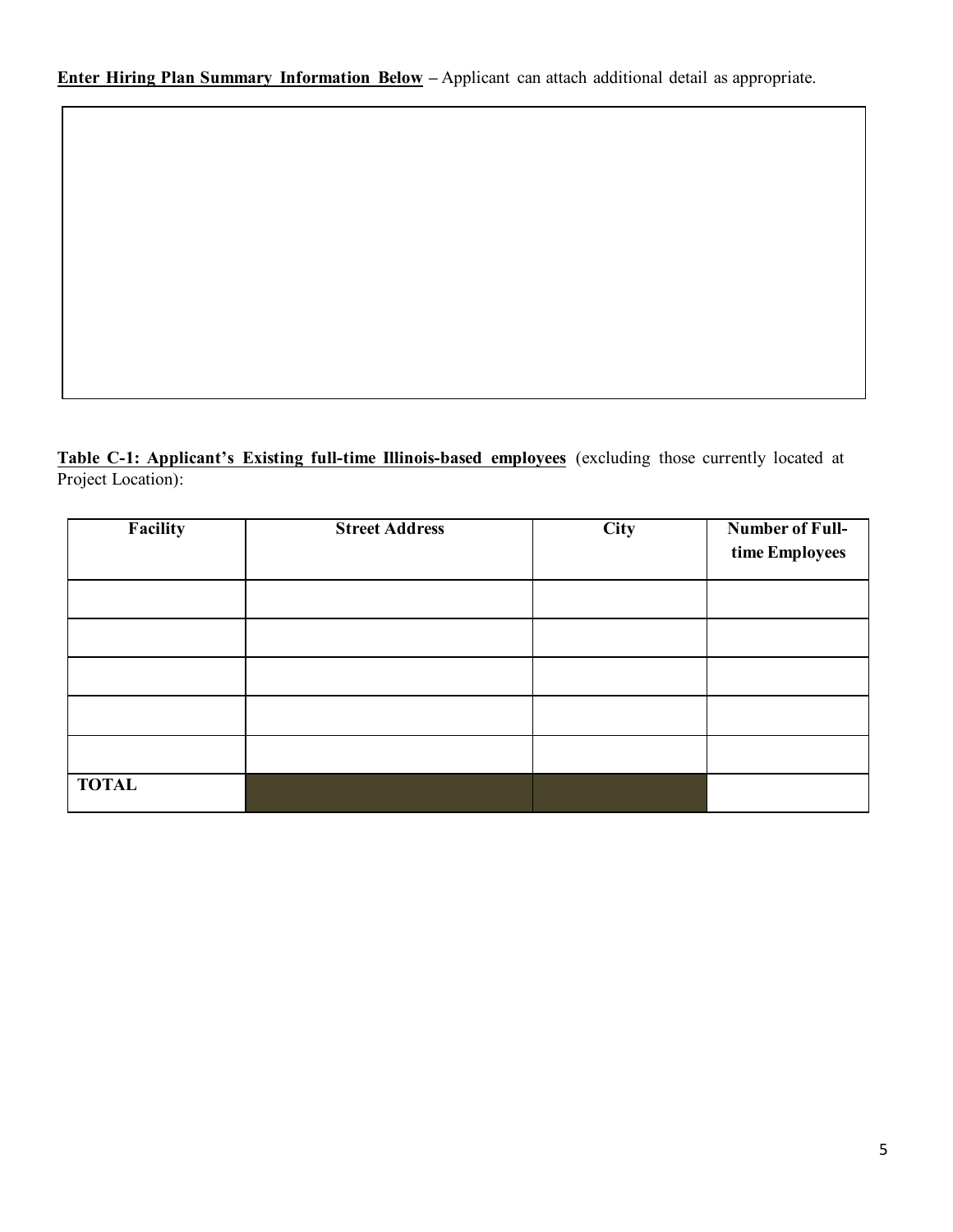#### **Table C-2: Existing Full-Time Employees located at the Project location** (ifthe applicant isseeking retained employee credit):

| <b>Occupation or Job Title</b> | <b>Number of Full-time</b><br><b>Employees</b> |
|--------------------------------|------------------------------------------------|
|                                |                                                |
|                                |                                                |
|                                |                                                |
| <b>TOTAL</b>                   |                                                |

# **Table C-3: New Full-Time Employees to be hired at the Project site(s): (1)**

First year when New Full-Time Employees will be hired (corresponds to Year 1 in table):

NOTES:

- If multiple Illinois sites, please specify location.
- 15 years of data is required for applicants under incentive categories Options 1, 2 and 4 in Part B and 10 years is required for Option 3.

| Calendar Year | QI | Q2 | Q3 | Q4 |
|---------------|----|----|----|----|
| Year 1        |    |    |    |    |
| Year 2        |    |    |    |    |
| Year 3        |    |    |    |    |
|               |    |    |    |    |
| Year 4        |    |    |    |    |
| Year 5        |    |    |    |    |
| Year 6        |    |    |    |    |
| Year 7        |    |    |    |    |
| Year 8        |    |    |    |    |
| Year 9        |    |    |    |    |
| Year 10       |    |    |    |    |
| Year 11       |    |    |    |    |
| Year 12       |    |    |    |    |
| Year 13       |    |    |    |    |
| Year 14       |    |    |    |    |
| Year 15       |    |    |    |    |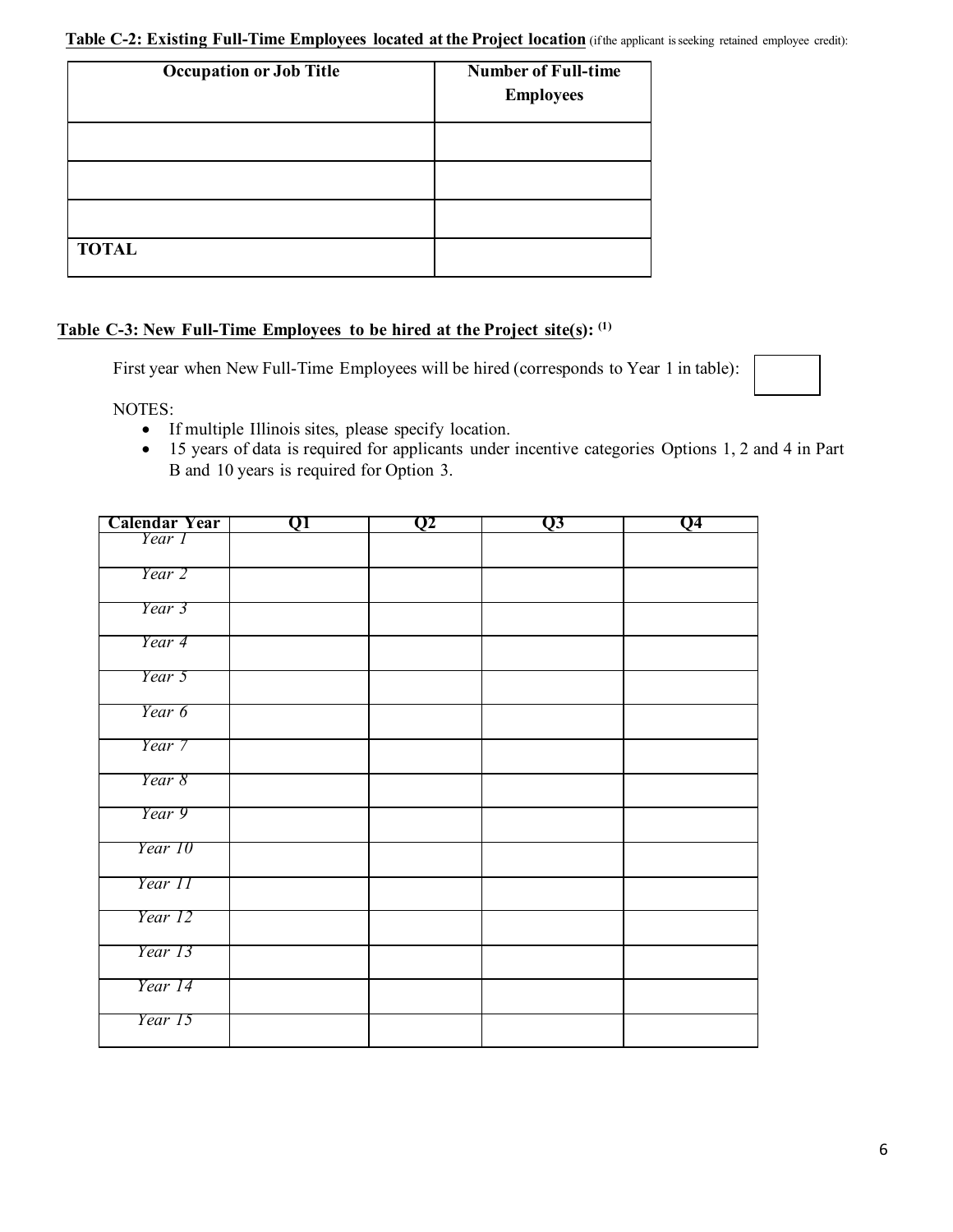**Table C-4: Characteristics of Jobs**. Using the format shown below, document the job creation that will result from the investment described in Parts B and C. Note: Latest BLS Occupational Code Definitions can be found via the download link available [here.](https://www.bls.gov/oes/oes_doc.htm)

| <b>Job Title</b> | <b>BLS</b><br>Occupational<br>Code | Average<br>Annualized<br><b>Wage Upon</b><br>Hire | Number of<br><b>Created Jobs</b> | <b>Project Address of</b><br><b>New Employees</b> | <b>Anticipated hire</b><br>Date |
|------------------|------------------------------------|---------------------------------------------------|----------------------------------|---------------------------------------------------|---------------------------------|
|                  |                                    |                                                   |                                  |                                                   |                                 |
|                  |                                    |                                                   |                                  |                                                   |                                 |
|                  |                                    |                                                   |                                  |                                                   |                                 |
| <b>TOTAL</b>     |                                    |                                                   |                                  |                                                   |                                 |

**Workforce Training Expenditures:** Describe anticipated workforce training expenditures for Illinois workers associated with this project and fill in Table C-6 below. Applicant can attach additional detail as appropriate.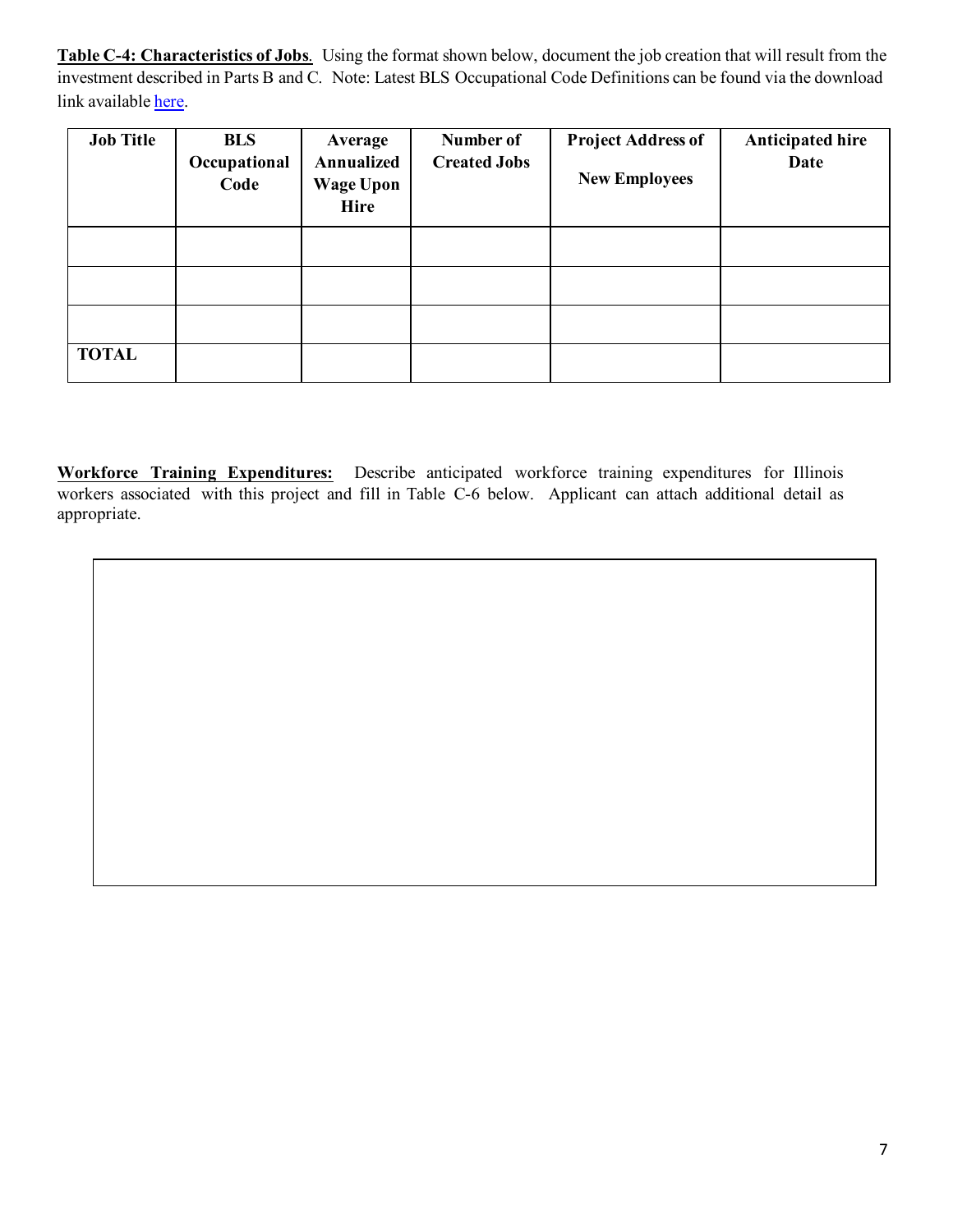# **Table C-6 – Anticipated Workforce Skills Training Expenditures**

|                       | Year                                                                                                                                                                                                                                                                                                                          | Est. Training \$ | Year | Est. Training \$ |  |
|-----------------------|-------------------------------------------------------------------------------------------------------------------------------------------------------------------------------------------------------------------------------------------------------------------------------------------------------------------------------|------------------|------|------------------|--|
|                       |                                                                                                                                                                                                                                                                                                                               |                  |      |                  |  |
|                       |                                                                                                                                                                                                                                                                                                                               |                  | 10   |                  |  |
| Estimated             |                                                                                                                                                                                                                                                                                                                               |                  |      |                  |  |
| <b>Training Costs</b> |                                                                                                                                                                                                                                                                                                                               |                  | 12   |                  |  |
| for New               |                                                                                                                                                                                                                                                                                                                               |                  | 13   |                  |  |
| Employees             |                                                                                                                                                                                                                                                                                                                               |                  | 14   |                  |  |
| (trainee wages)       |                                                                                                                                                                                                                                                                                                                               |                  |      |                  |  |
| not included)         |                                                                                                                                                                                                                                                                                                                               |                  |      |                  |  |
|                       | Training Costs: curriculum development; training materials (including scrap product costs);<br>trainee domestic travel expenses; instructor costs (including wages, fringe benefits, tuition<br>and domestic travel expenses); rent, purchase or lease of training equipment; and other usual<br>and customary training costs |                  |      |                  |  |

# **Part D: Investment Impact**

Please provide a description of the investment associated with this project. At a minimum, include the following elements, including supporting documentation as appropriate, and fill in Table D-1 below:

- Provide a detailed description of the planned eligible investment. Include sufficient documentation to substantiate that the investment is eligible. Such documentation may include construction schedules, schematics and specifications, or lists and approximate value of equipment to be purchased.
- Indicate when the qualified property will be placed in service.
- If the investment requires financing from other than the applicant's resources, provide a commitment letter from the source(s) of financing verifying that funds adequate to complete the eligible investment have been committed to the applicant.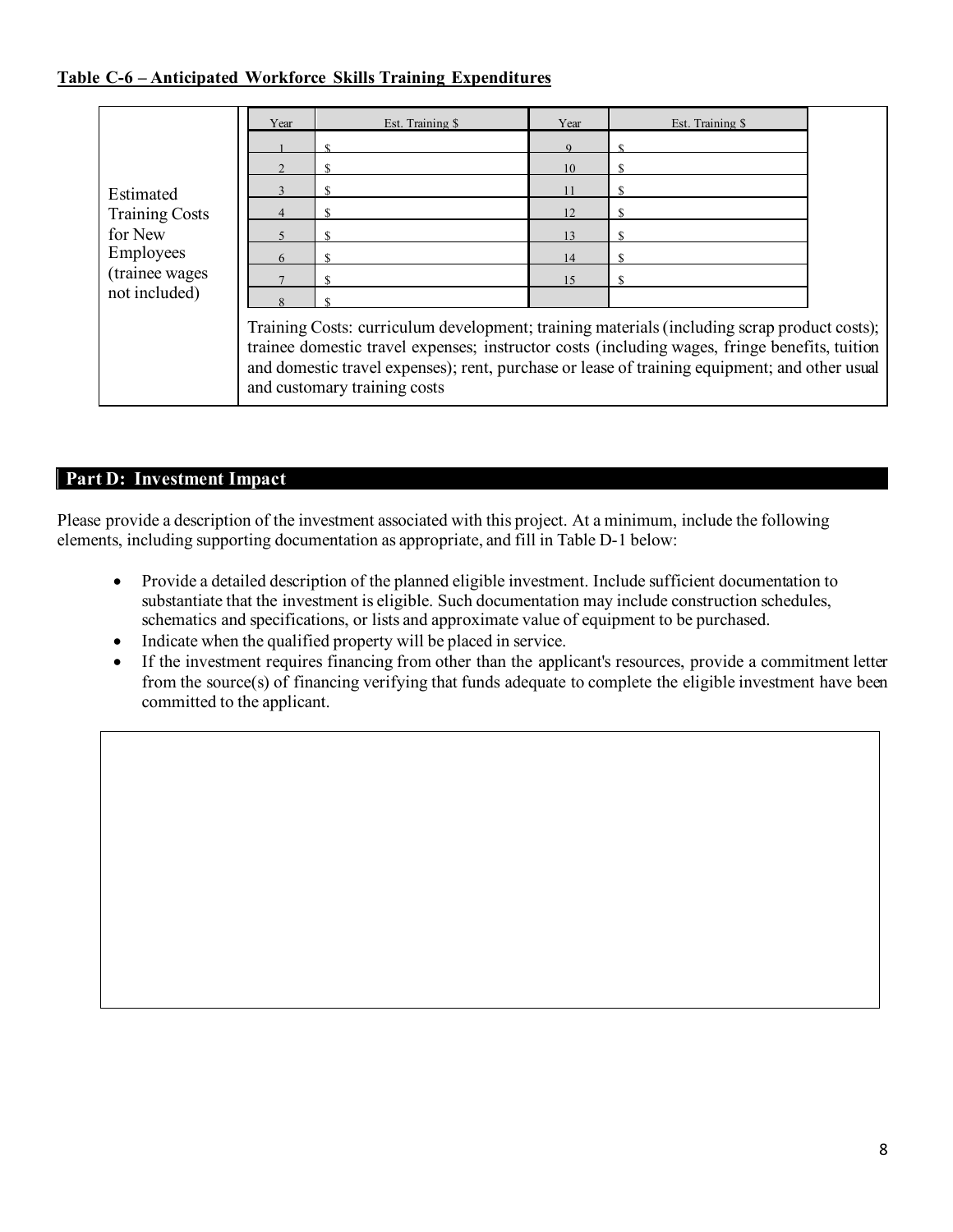# **TABLE D-1: Estimated Project Investment:** (NOTE: Year 1 should correspond to Year 1 in Table C-3)

| <b>Calendar Year</b> | <b>Real Estate</b><br>Purchases | Lease<br><b>Payments</b> | <b>Machinery and<br/>Equipment</b> | <b>Other</b> |
|----------------------|---------------------------------|--------------------------|------------------------------------|--------------|
| Year 1               |                                 |                          |                                    |              |
| Year 2               |                                 |                          |                                    |              |
| Year 3               |                                 |                          |                                    |              |
| Year 4               |                                 |                          |                                    |              |
| Year 5               |                                 |                          |                                    |              |
| Year 6               |                                 |                          |                                    |              |
| Year 7               |                                 |                          |                                    |              |
| Year 8               |                                 |                          |                                    |              |
| Year 9               |                                 |                          |                                    |              |
| Year 10              |                                 |                          |                                    |              |
| Year 11              |                                 |                          |                                    |              |
| Year 12              |                                 |                          |                                    |              |
| Year 13              |                                 |                          |                                    |              |
| Year 14              |                                 |                          |                                    |              |
| Year 15              |                                 |                          |                                    |              |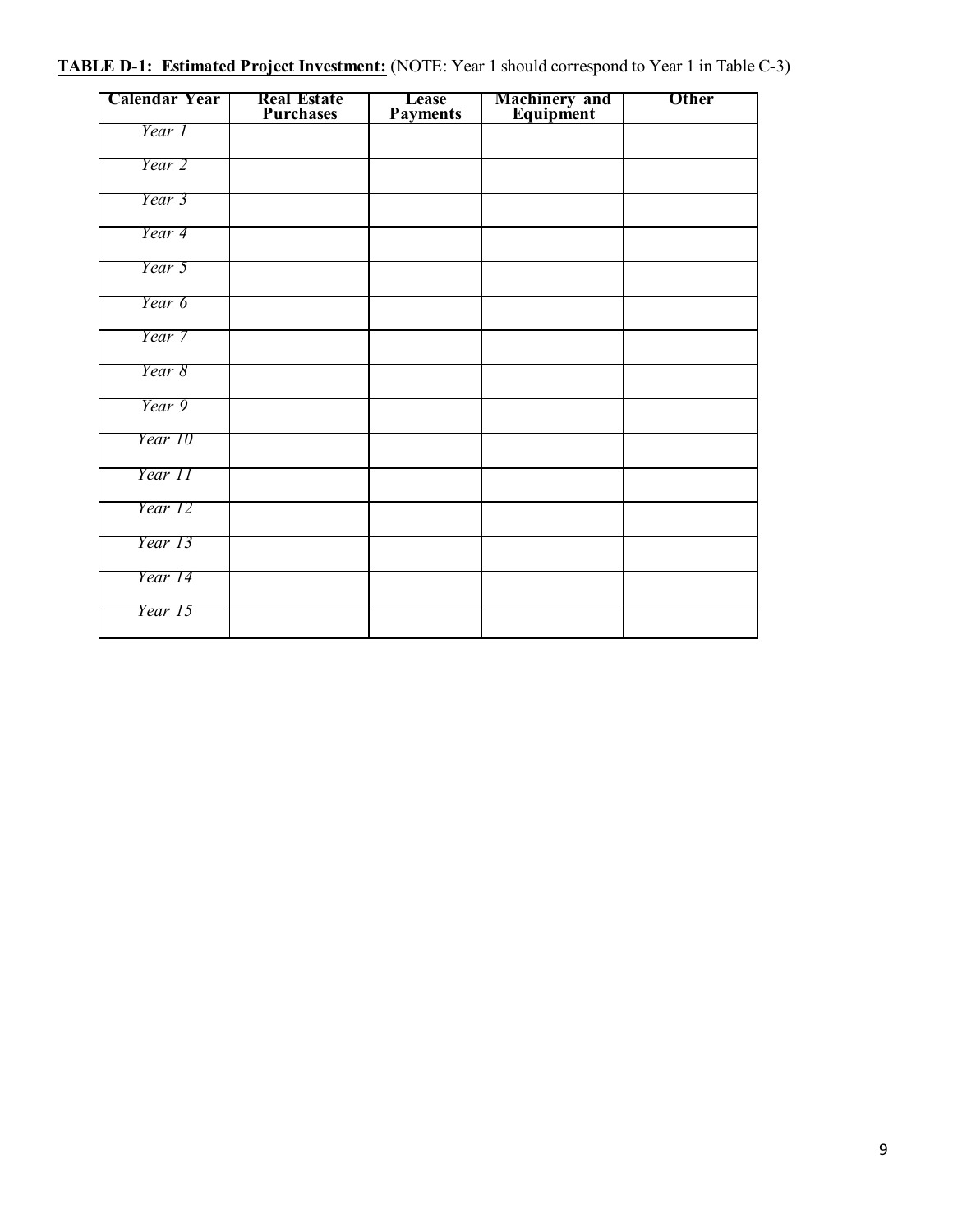#### **Part G: Company Certification**

The individual below, acting in the capacity to represent the Company in completion of this application, certifies that all information contained in this application, including the documentation, is true to the best of his/her knowledge and belief. By signing below, the Authorized Company Representative acknowledges that, once submitted, this application, as well as all data, information and documentation, becomes the property of the Department.

The Company(s) shall maintain operations at the Project for the term of the Agreement, beginning on the date of the Project is Placed in Service. If the Taxpayer ceases principal operations with the intent to shut down the project in the State permanently during the term of the Agreement, then the entire credit amount awarded to the Taxpayer prior to the date the Taxpayer ceases principal operations shall be returned to the Department of Revenue and shall be reallocated to the local workforce investment area in which the project is located.

**Legal Applicant: Authorized Company Representative**

Signature Print/Type Name Title Date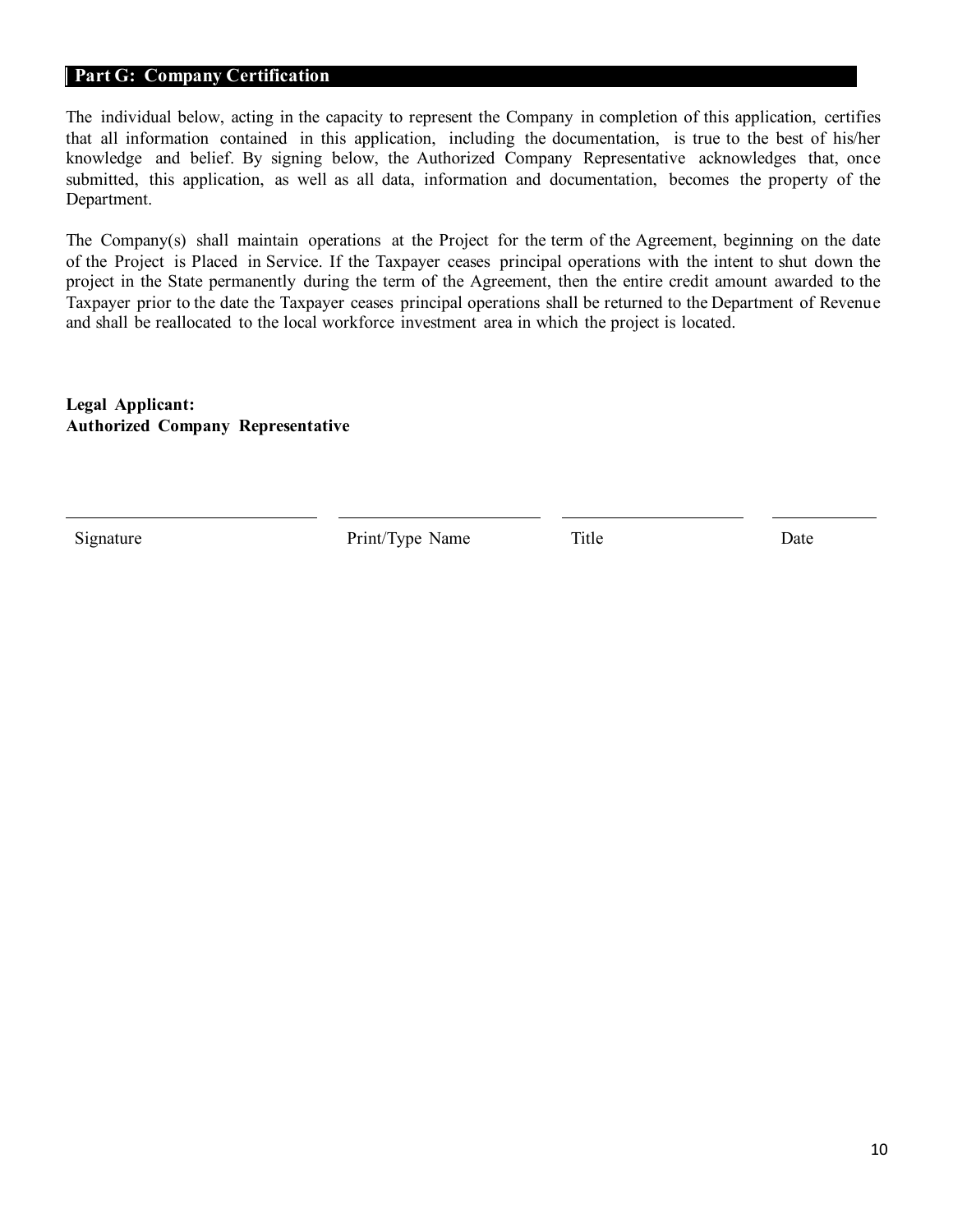**Part H: Company Certification and Tax Clearance Documentation COMPLETE ONE FOR EACH LEGAL APPLICANT\*** *(\*Applicants which checked Page 1 boxes as disregareded entities for bothincome andpayroll taxes are NOT required to complete a separateITR-1 form but are required to complete the certification information below.)*

The company certifies that it is a company in good standing, authorized to do business in Illinois and has no delinquent tax liabilities. The company further authorizes the Department of Commerce and Economic Opportunity to seek a tax clearance letter from the Illinois Department of Revenue and authorizes the Department of Revenue to provide such a letter stating whether the records of the Department show that Borrower is in compliance with all tax Acts administered by the Department of Revenue and to which Borrower is subject.

The company also certifies that no tax liens, including but not limited to municipal, county, state or federal liens, have been filed against the company, the majority shareholders of the company, or in the name of related business owned by the applicant.

The company certifies that all information contained in this application, including the documentation, is true to the best of his/her knowledge and belief.

SIGNATURE OF CHIEF EXECUTIVE OFFICER: (including electronic signature)

PRINTED/TYPED NAME OF EXECUTIVE:

NAME OF COMPANY:

COMPANY FEIN:

DATE:

**The Department strongly recommends submittal of this form as soon as possible, before completion of the application, in order to ensure timely processing of the tax clearance letter. The applicant must also compete the ITR-1, which is supplied as a separate document.**

# **NOTE: PLEASE MAIL COMPLETEDPAGE AND ITR-1 FOREACH LEGAL APPLICANT TO:**

# **REV PROGRAM MANAGER DEPARTMENT OF COMMERCE & ECONOMIC OPPORTUNITY 500 EAST MONROE STREET, 4TH FLOOR, SPRINGFIELD, ILLINOIS 62701**

# **OR EMAIL TO CEO.REV@ILLINOIS.GOV.**

*Applicants which checked Page 1 boxes as disregareded entities for both income and payroll taxes are NOT required to complete a separate ITR-1 form, but are required to complete the certification information above.*